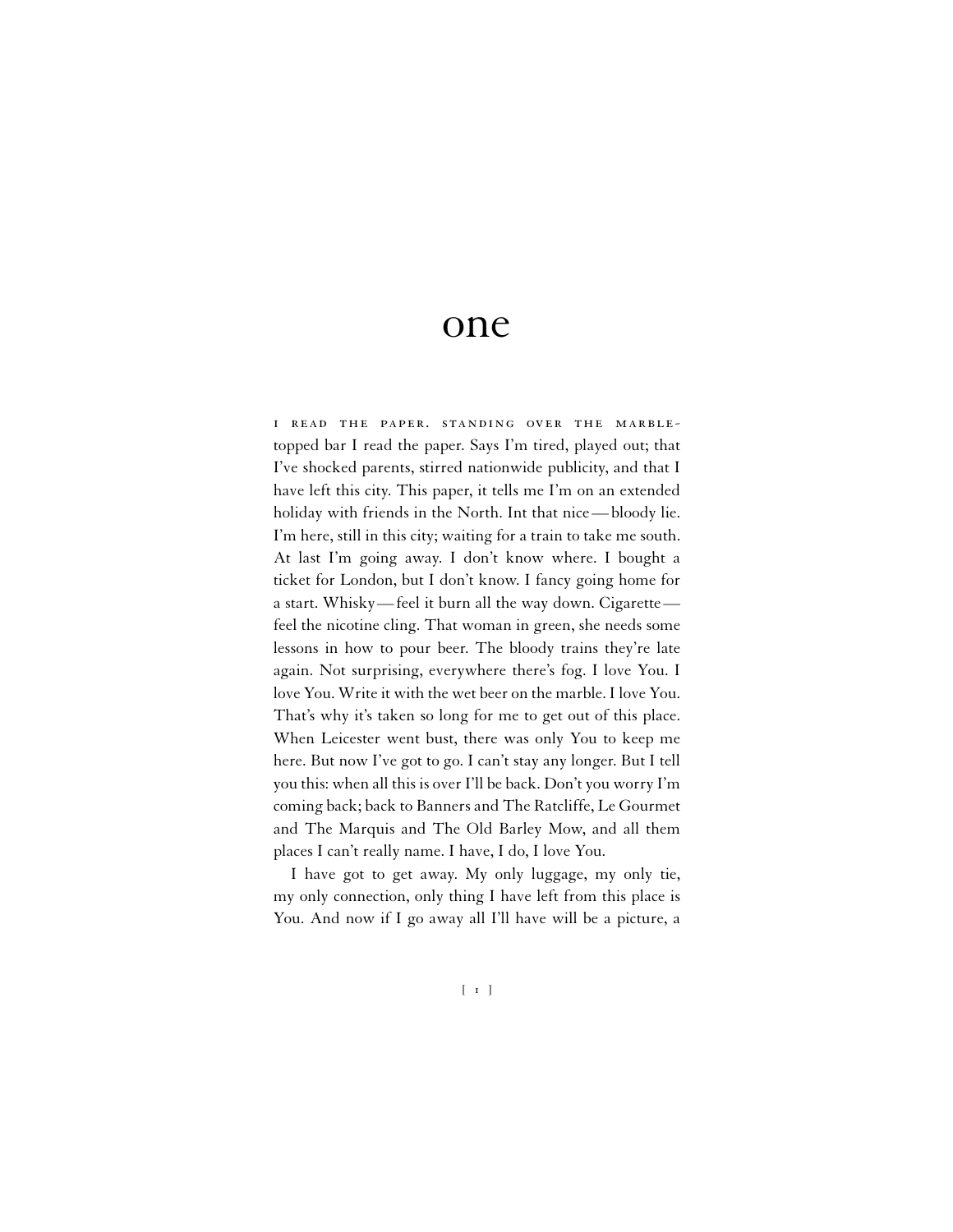memory; a ghost walking into my tiredness as I wait for trains, for a lift by the roadside. That feeling that eats at my guts as the train rocks across some switch, some anonymous set of points. It'll be a memory calling up to me from the record bars and radio shops as I wait high up in a truck's cab to get through Doncaster on a Friday at five. It'll be a dream of footsteps in the hall, the turn of a key in a door; the name of this city, of this part of England; the voice of Nat King Cole on Cable Street. Another whisky. I want You. I still want You. I want to get rid of all the tears and sweat and blood and the laughs of this place. I want to cry it all Out Of my system, get it all on one record in an old beer cellar; an afternoon, a whisky bottle and running fire; everything fun and overflowing. and too rich; and the volume turned up so the sound don't mean a thing anymore.

I'm waiting for this train; and all the time I keep thinking about You, and I'm clogged up, and the whisky burns slowly down, and the cigarette smoke gets forced down through where the drivel and statements and lies have come from, right through to where I know I love You.

If I lean back my head, just one little bit, I start spinning all around inside. I feel sick, right up to the eyeballs; sick of a music that's taken me down and down and down; and I still love You. I want to draw back your hair to where it meets the skin, and feel your blood pumping on and on behind your closed eyelids. I got that feeling that all this has happened before, but I know it hasn't. This is the first time I've ever felt so full and sick right through. One day You'll read this, and by then it'll all be over and we'll both have got over this and we'll both have moved along and apart; but when You

 $\begin{bmatrix} 2 \end{bmatrix}$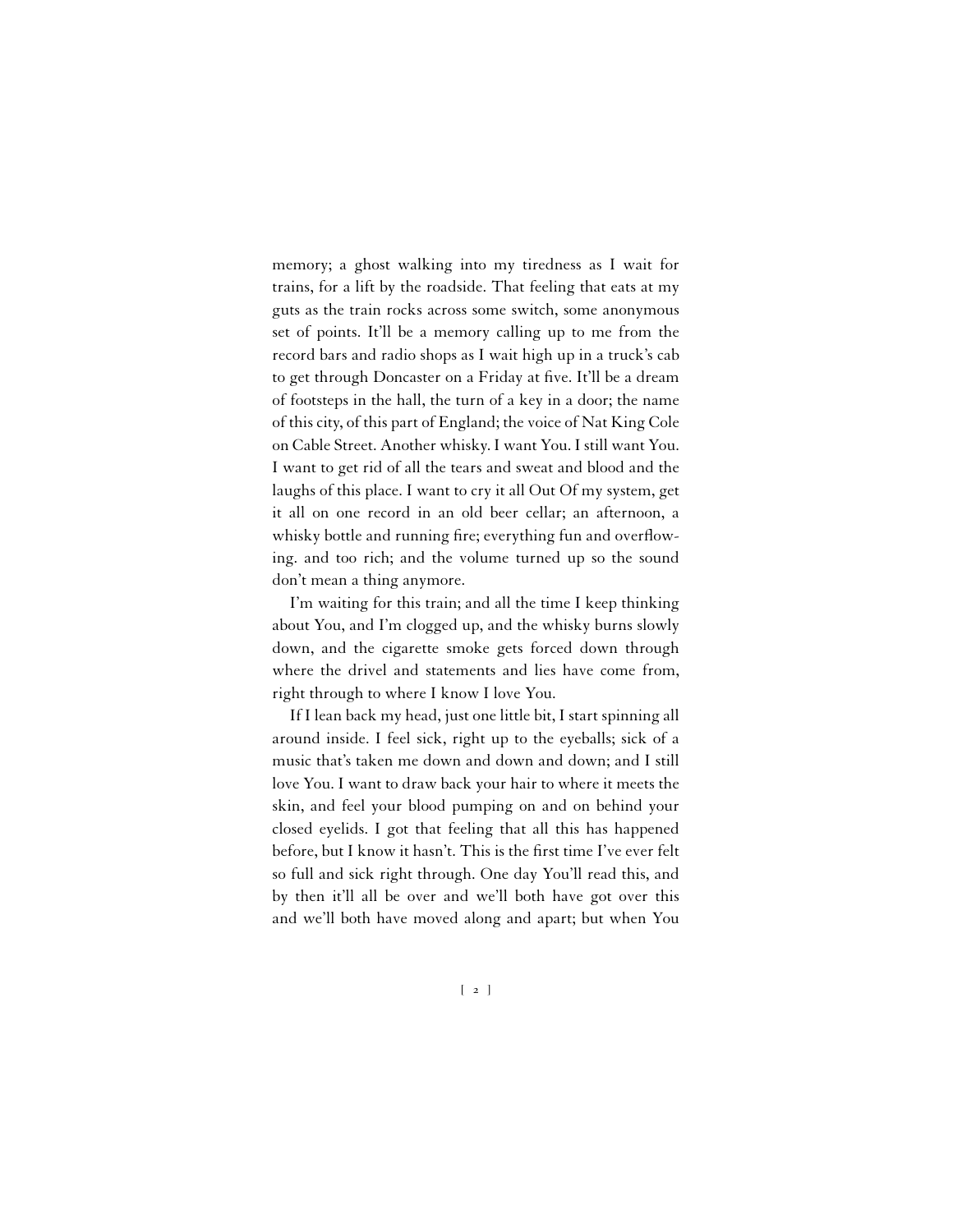read it You'll say just as You always said: "I know. I know."

Are you with me? I know there's room for improvement. All the words and all the pictures just won't be able to get across what I feel like leaving this place behind. I loved this place, just as I loved You. But now it's all bust up. Things'll never be the same. All the gossip and the talk, it's found its semi-colon. From now on my only penetration will be my moving around. There is blood on my lip where the paper of the cigarette has torn at the dried-up skin. I look into the whisky and try to think. Think. Think. What have I got from twenty-one years? What made me go into this place? Why am I getting out? Where am I? What have I got for these twenty-one years?

I love You, but the show's over. The show in this place is finished, and I've got to move on. If anyone should ever ask You why I left; why I had to go, tell them I left because of You. If it hadn't been for You I would have fought through and carried on. But it wasn't like that. You were really there.

I'm waiting, waiting for this bloody train. Why's it take so long? I look at my face in the mirror behind the Vodka bottle. I got a black eye, a real and very rich black eye. I start on the questions again. Why has all this happened? Who am I? Do I really know? Aye for sure, I can read my name in this paper, and it isn't all lies. it says quite a bit about me. It int all lies. No, that won't do.

Try again. I am one of the little people, anonymous, and I'm going away; and wherever I go I'll still be the same wild and rather frightened little man. I'm not scared of anybody. I'm just scared of myself. I'm like a traveller. I shed a skin at this place, leave my little message — Kilroy was here —

[ 3 ]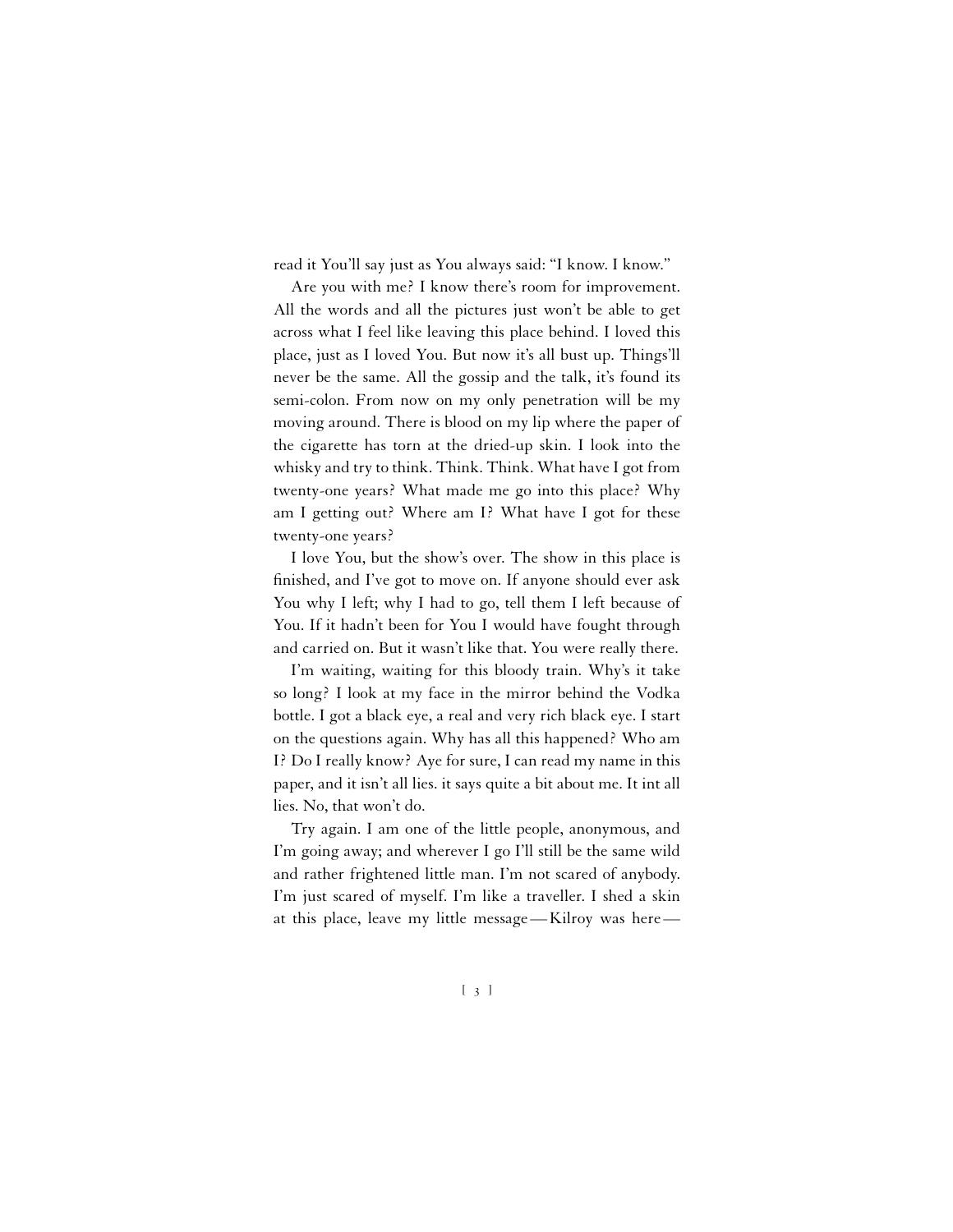and move on to another red blot on the map. I take away a memory. Get rid of a skin. Then I move on.

See that Strand Ad: lonely young man, trilby, raincoat, in the middle of the night, any street, any city— that's me. Like a bug, like some creepy crawly thing moving across all them maps in an atlas, looking and listening and making notes in a small black book like a man from mi6. One of the rootless, self-made refugees., and I have to keep moving for fear I might discover myself — to be nothing; for fear that some student might slap me on the back and break into a private dream; for fear I might become involved, have to take sides, get committed; like a Mr. X from a Graham Greene entertainment — one of the little people.

Standing at bus queues, on railway platforms, airport lounges, on quaysides, at coach stops never feeling quite at home. Coming from and going to but never arriving, never departing, always passing through. Seedy, unpresentable, holding the tipped cigarette as if it were love like the singer holds, the hand mike, and then drawing on it like it contained some secret quality, everlasting life or death, or complete immunity. I walk back and forward, hands deep down in my pockets, feeling my money and secretly counting it like a miser, and then as if regretting my care, as if I didn't want to have an this unclean dirty loot, as if I didn't want to be weighted down any more by this mediaeval coinage, spending it on bars of chocolate I don't really want, drinks that won't mix, cigarettes of peculiar brands, without any reason or purpose but just to get rid of the stuff, take all the weight out of my pockets. I'm one of the little people as creeps on you, tries to crawl right inside on you; one of the refugees who

[ 4 ]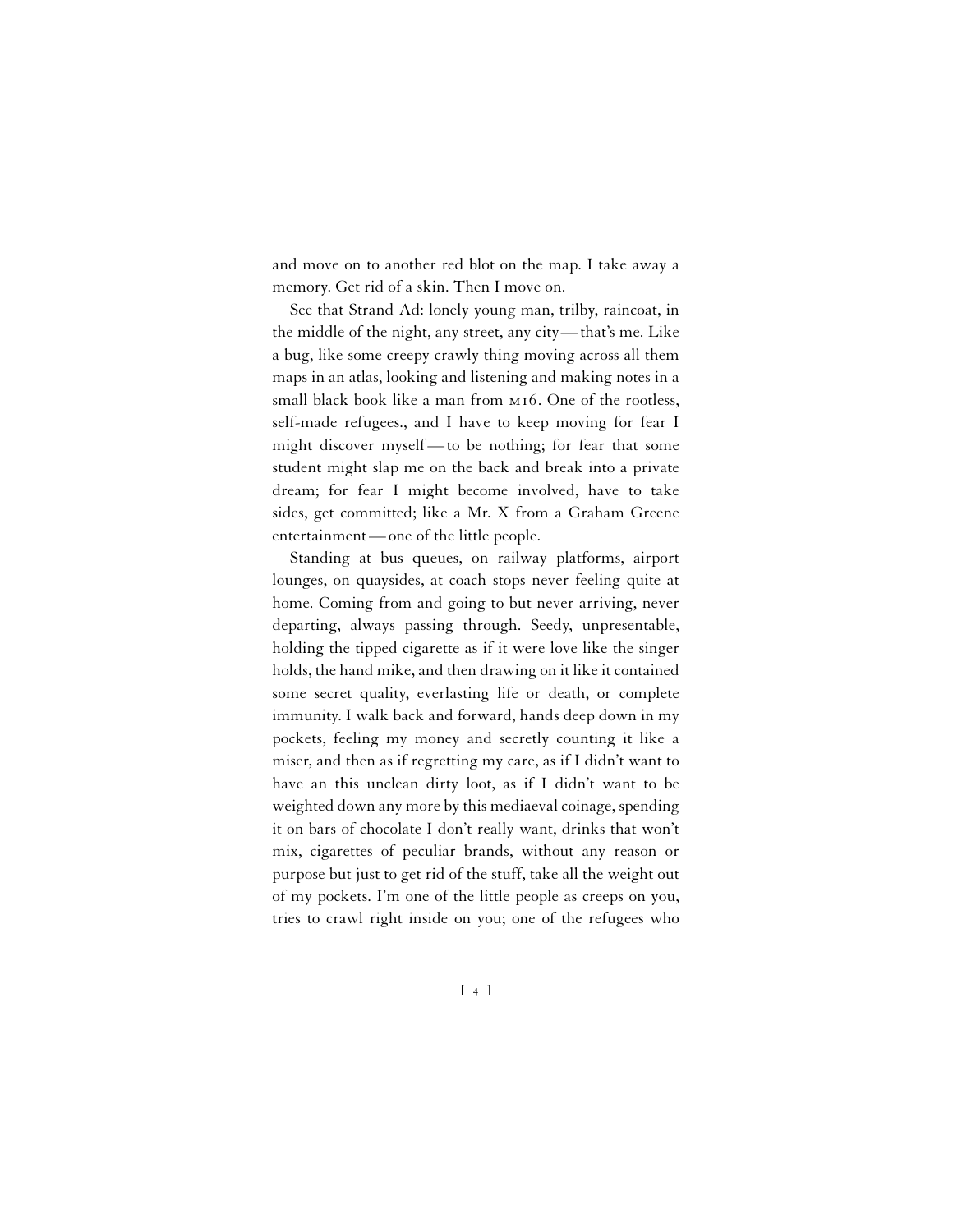should have been left behind, or got fitted in on a shelf, or found their place somewhere in the pattern of things.

I'm a little one-eyed flea. I and my savage eye — no, none of this, not really. I arrived only because I had to stop to get petrol. I'd run out of cigarettes. I stopped, and I found I liked it, and so I stayed. Simple.

But then after I'd been here a bit I thought I knew. I thought I'd found the place where I belonged, the job I liked but I didn't; I hadn't. And so now; now all this is over. Now I've got to leave I want to push across, retch on retch all the shapes I can remember that seem to make up the puzzle why I turned up in this place, and stayed, and now why I have got to go.

Why am I here? What am I like? And where do I go from here, after I've come through? I want to find out, and to do so I want to go back, back to the things that brought me to this place.

The train comes in. I get on it. The churnings of this tired out mind keep on. Look to your family, your home, where you came from. You were promised a future as wide as Texas, the chances your parents never had. You threw the dirt on yourself. You did yourself down. There's no hard feelings. It just turned out this way. At the back of you is the greatest phoney of them all, the biggest cheat of the lot of them. You couldn't stick anything long enough to reap in the goods. You've seen a great deal, but you don't know a thing.

No, no, no. I have seen the tired suits of the crowd. I have heard the diary read aloud. I have seen the love letter passed to the Judge. I have read the telegram that stopped the clocks. I have dialled for the time and heard at the third stroke. I

[ 5 ]